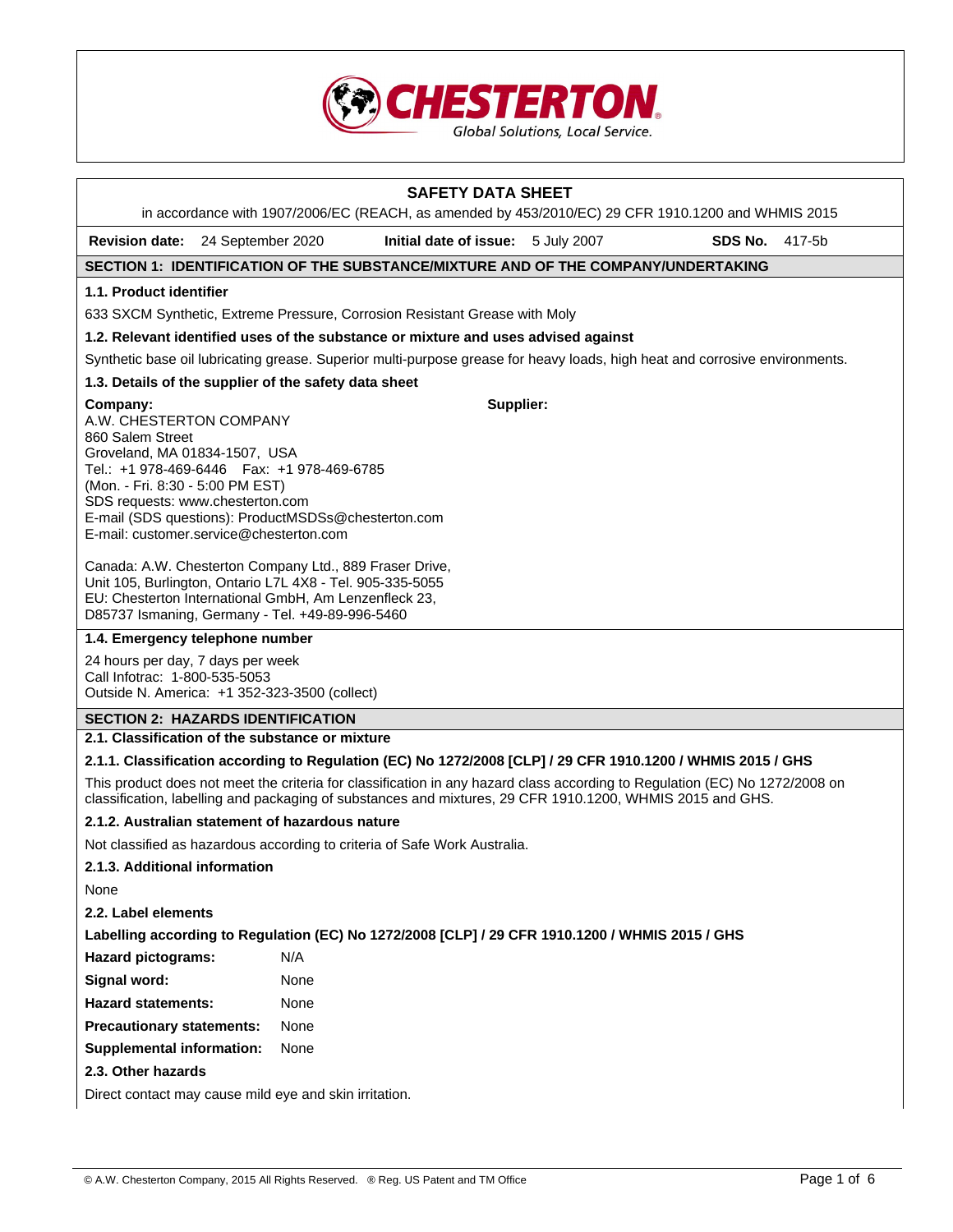**Date:** 24 September 2020 **SDS No. 417-5b** 

| <b>SECTION 3: COMPOSITION/INFORMATION ON INGREDIENTS</b>                                                                                                                                                                                                                                                                                                                                                                                                                                                                                                                                                                                                                                                                           |                                                                                                                                                                                                                            |                                                          |                          |                                                                                                                                    |  |  |
|------------------------------------------------------------------------------------------------------------------------------------------------------------------------------------------------------------------------------------------------------------------------------------------------------------------------------------------------------------------------------------------------------------------------------------------------------------------------------------------------------------------------------------------------------------------------------------------------------------------------------------------------------------------------------------------------------------------------------------|----------------------------------------------------------------------------------------------------------------------------------------------------------------------------------------------------------------------------|----------------------------------------------------------|--------------------------|------------------------------------------------------------------------------------------------------------------------------------|--|--|
| 3.2. Mixtures                                                                                                                                                                                                                                                                                                                                                                                                                                                                                                                                                                                                                                                                                                                      |                                                                                                                                                                                                                            |                                                          |                          |                                                                                                                                    |  |  |
| Hazardous Ingredients <sup>1</sup>                                                                                                                                                                                                                                                                                                                                                                                                                                                                                                                                                                                                                                                                                                 | % Wt.                                                                                                                                                                                                                      | <b>CAS No./</b><br>EC No.                                | <b>REACH</b><br>Reg. No. | <b>Classification</b><br>(CLP/GHS)                                                                                                 |  |  |
| Molybdenum Disulfide                                                                                                                                                                                                                                                                                                                                                                                                                                                                                                                                                                                                                                                                                                               | $3 - 7$                                                                                                                                                                                                                    | 1317-33-5<br>215-263-9                                   | NA.                      | Not classified                                                                                                                     |  |  |
| Other ingredients <sup>1</sup> :                                                                                                                                                                                                                                                                                                                                                                                                                                                                                                                                                                                                                                                                                                   |                                                                                                                                                                                                                            |                                                          |                          |                                                                                                                                    |  |  |
| Baseoil - unspecified*                                                                                                                                                                                                                                                                                                                                                                                                                                                                                                                                                                                                                                                                                                             | 40-60                                                                                                                                                                                                                      | $\star\star$<br>NA<br>Not classified                     |                          |                                                                                                                                    |  |  |
| Calcium carbonate                                                                                                                                                                                                                                                                                                                                                                                                                                                                                                                                                                                                                                                                                                                  | 10-20                                                                                                                                                                                                                      | <b>NA</b><br>Not classified***<br>1317-65-3<br>215-279-6 |                          |                                                                                                                                    |  |  |
| For full text of H-statements and R-phrases: see SECTION 16.<br>*Contains less than 3 % DMSO extract as measured by IP 346.<br>** The base oil for this product can be a mixture of any of the following highly refined petroleum streams: CAS No. 64741-88-4,<br>64741-89-5, 64741-96-4, 64741-97-5, 64742-01-4, 64742-52-5, 64742-53-6, 64742-54-7, 64742-55-8, 64742-56-9, 64742-57-0,<br>64742-62-7, 64742-63-8, 64742-65-0, 72623-83-7, 72623-85-9, 72623-86-0, 72623-87-1<br>*** Substance with a workplace exposure limit.<br><sup>1</sup> Classified according to: * 29 CFR 1910.1200, 1915, 1916, 1917, Mass. Right-to-Know Law (ch. 40, M.G.LO. 111F), California Proposition 65<br>*1272/2008/EC, REACH<br>* WHMIS 2015 |                                                                                                                                                                                                                            |                                                          |                          |                                                                                                                                    |  |  |
| * Safe Work Australia [NOHSC: 1008 (2004)]                                                                                                                                                                                                                                                                                                                                                                                                                                                                                                                                                                                                                                                                                         |                                                                                                                                                                                                                            |                                                          |                          |                                                                                                                                    |  |  |
| <b>SECTION 4: FIRST AID MEASURES</b><br>4.1. Description of first aid measures                                                                                                                                                                                                                                                                                                                                                                                                                                                                                                                                                                                                                                                     |                                                                                                                                                                                                                            |                                                          |                          |                                                                                                                                    |  |  |
|                                                                                                                                                                                                                                                                                                                                                                                                                                                                                                                                                                                                                                                                                                                                    |                                                                                                                                                                                                                            |                                                          |                          |                                                                                                                                    |  |  |
| Inhalation:                                                                                                                                                                                                                                                                                                                                                                                                                                                                                                                                                                                                                                                                                                                        |                                                                                                                                                                                                                            |                                                          |                          | Remove to fresh air. If not breathing, administer artificial respiration. Contact physician.                                       |  |  |
| Skin contact:<br>Wash skin with soap and water. Contact physician if irritation persists.                                                                                                                                                                                                                                                                                                                                                                                                                                                                                                                                                                                                                                          |                                                                                                                                                                                                                            |                                                          |                          |                                                                                                                                    |  |  |
| Eye contact:                                                                                                                                                                                                                                                                                                                                                                                                                                                                                                                                                                                                                                                                                                                       |                                                                                                                                                                                                                            |                                                          |                          | Flush eyes for at least 15 minutes with large amounts of water. Contact physician if irritation persists.                          |  |  |
|                                                                                                                                                                                                                                                                                                                                                                                                                                                                                                                                                                                                                                                                                                                                    | Do not induce vomiting. Contact physician immediately.<br>Ingestion:                                                                                                                                                       |                                                          |                          |                                                                                                                                    |  |  |
|                                                                                                                                                                                                                                                                                                                                                                                                                                                                                                                                                                                                                                                                                                                                    | 4.2. Most important symptoms and effects, both acute and delayed                                                                                                                                                           |                                                          |                          |                                                                                                                                    |  |  |
|                                                                                                                                                                                                                                                                                                                                                                                                                                                                                                                                                                                                                                                                                                                                    |                                                                                                                                                                                                                            |                                                          |                          | Direct contact may cause mild eye and skin irritation. Prolonged or repeated skin contact may defat the skin and cause dermatitis. |  |  |
| 4.3. Indication of any immediate medical attention and special treatment needed                                                                                                                                                                                                                                                                                                                                                                                                                                                                                                                                                                                                                                                    |                                                                                                                                                                                                                            |                                                          |                          |                                                                                                                                    |  |  |
|                                                                                                                                                                                                                                                                                                                                                                                                                                                                                                                                                                                                                                                                                                                                    | High velocity injection under the skin may leave a bloodless puncture wound subject to infection, disfigurement, lack of blood and<br>may require amputation. Immediate treatment by a surgical specialist is recommended. |                                                          |                          |                                                                                                                                    |  |  |
| <b>SECTION 5: FIRE-FIGHTING MEASURES</b>                                                                                                                                                                                                                                                                                                                                                                                                                                                                                                                                                                                                                                                                                           |                                                                                                                                                                                                                            |                                                          |                          |                                                                                                                                    |  |  |
| 5.1. Extinguishing media                                                                                                                                                                                                                                                                                                                                                                                                                                                                                                                                                                                                                                                                                                           |                                                                                                                                                                                                                            |                                                          |                          |                                                                                                                                    |  |  |
| Carbon Dioxide, dry chemical or water spray                                                                                                                                                                                                                                                                                                                                                                                                                                                                                                                                                                                                                                                                                        |                                                                                                                                                                                                                            |                                                          |                          |                                                                                                                                    |  |  |
| 5.2. Special hazards arising from the substance or mixture                                                                                                                                                                                                                                                                                                                                                                                                                                                                                                                                                                                                                                                                         |                                                                                                                                                                                                                            |                                                          |                          |                                                                                                                                    |  |  |
| None                                                                                                                                                                                                                                                                                                                                                                                                                                                                                                                                                                                                                                                                                                                               |                                                                                                                                                                                                                            |                                                          |                          |                                                                                                                                    |  |  |
| 5.3. Advice for firefighters                                                                                                                                                                                                                                                                                                                                                                                                                                                                                                                                                                                                                                                                                                       |                                                                                                                                                                                                                            |                                                          |                          |                                                                                                                                    |  |  |
| Cool exposed containers with water. Recommend Firefighters wear self-contained breathing apparatus.                                                                                                                                                                                                                                                                                                                                                                                                                                                                                                                                                                                                                                |                                                                                                                                                                                                                            |                                                          |                          |                                                                                                                                    |  |  |
| <b>Flammability Classification:</b>                                                                                                                                                                                                                                                                                                                                                                                                                                                                                                                                                                                                                                                                                                |                                                                                                                                                                                                                            |                                                          |                          |                                                                                                                                    |  |  |
| <b>HAZCHEM Emergency Action Code:</b><br>$\mathbf{z}$<br>2 <sub>1</sub>                                                                                                                                                                                                                                                                                                                                                                                                                                                                                                                                                                                                                                                            |                                                                                                                                                                                                                            |                                                          |                          |                                                                                                                                    |  |  |
| <b>SECTION 6: ACCIDENTAL RELEASE MEASURES</b>                                                                                                                                                                                                                                                                                                                                                                                                                                                                                                                                                                                                                                                                                      |                                                                                                                                                                                                                            |                                                          |                          |                                                                                                                                    |  |  |
| 6.1. Personal precautions, protective equipment and emergency procedures                                                                                                                                                                                                                                                                                                                                                                                                                                                                                                                                                                                                                                                           |                                                                                                                                                                                                                            |                                                          |                          |                                                                                                                                    |  |  |
| Utilize exposure controls and personal protection as specified in Section 8.                                                                                                                                                                                                                                                                                                                                                                                                                                                                                                                                                                                                                                                       |                                                                                                                                                                                                                            |                                                          |                          |                                                                                                                                    |  |  |
| <b>6.2. Environmental Precautions</b>                                                                                                                                                                                                                                                                                                                                                                                                                                                                                                                                                                                                                                                                                              |                                                                                                                                                                                                                            |                                                          |                          |                                                                                                                                    |  |  |
| Keep out of sewers, streams and waterways.                                                                                                                                                                                                                                                                                                                                                                                                                                                                                                                                                                                                                                                                                         |                                                                                                                                                                                                                            |                                                          |                          |                                                                                                                                    |  |  |
| 6.3. Methods and material for containment and cleaning up                                                                                                                                                                                                                                                                                                                                                                                                                                                                                                                                                                                                                                                                          |                                                                                                                                                                                                                            |                                                          |                          |                                                                                                                                    |  |  |
| Contain spill to a small area. Pick up with absorbent material (sand, sawdust, clay, etc.) and place in a suitable container for<br>disposal.                                                                                                                                                                                                                                                                                                                                                                                                                                                                                                                                                                                      |                                                                                                                                                                                                                            |                                                          |                          |                                                                                                                                    |  |  |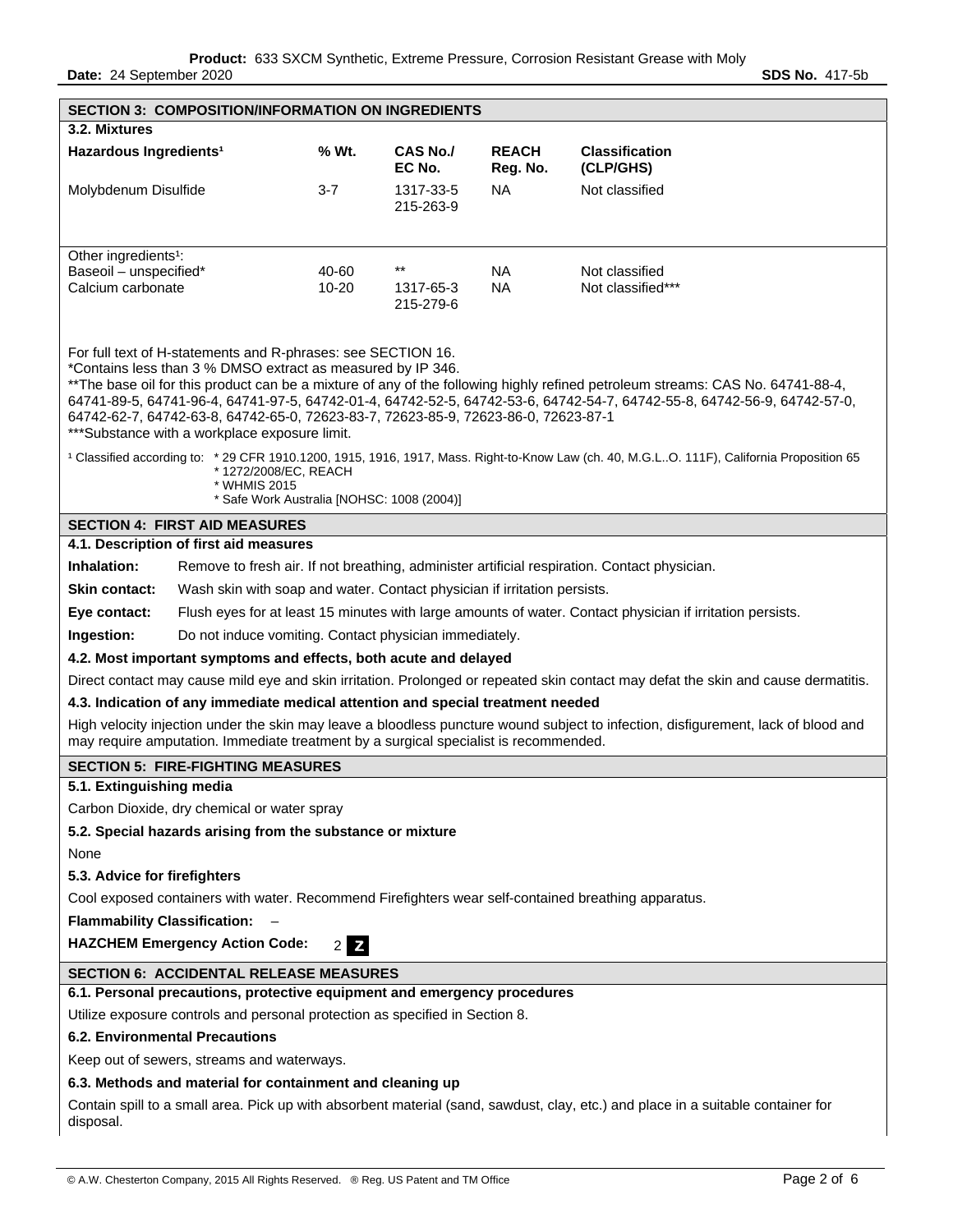#### **6.4. Reference to other sections**

Refer to section 13 for disposal advice.

## **SECTION 7: HANDLING AND STORAGE**

#### **7.1. Precautions for safe handling**

Utilize exposure controls and personal protection as specified in Section 8. Remove contaminated clothing. Wash before eating, drinking or smoking. Injection into the body without immediate medical treatment may cause loss of affected part of the body.

#### **7.2. Conditions for safe storage, including any incompatibilities**

Store in a cool, dry area.

### **7.3. Specific end use(s)**

No special precautions.

## **SECTION 8: EXPOSURE CONTROLS/PERSONAL PROTECTION**

**8.1. Control parameters** 

## **Occupational exposure limit values**

| Ingredients          | OSHA PEL <sup>1</sup><br>ppm | mg/m <sup>3</sup> | <b>ACGIH TLV<sup>2</sup></b><br>ppm | mg/m <sup>3</sup> | UK WEL <sup>3</sup><br>ppm | mg/m <sup>3</sup> | <b>AUSTRALIA ES<sup>4</sup></b><br>ppm | mg/m <sup>3</sup> |
|----------------------|------------------------------|-------------------|-------------------------------------|-------------------|----------------------------|-------------------|----------------------------------------|-------------------|
| Molybdenum Disulfide |                              | 10                | (inhal)<br>(resp)                   | 10<br>3           | $\overline{\phantom{0}}$   |                   |                                        | 10                |
| Oil mist, mineral    |                              | 5                 | $\qquad \qquad -$                   | 5<br>STEL:<br>10  |                            |                   |                                        | 5                 |
| Calcium carbonate    | (total)<br>(resp)            | 15<br>5           | (inhal)<br>(resp)                   | 10<br>3           | (inhal)<br>(resp)          | 10<br>4           | $\qquad \qquad$                        | 10                |

<sup>1</sup> United States Occupational Health & Safety Administration permissible exposure limits.

<sup>2</sup> American Conference of Governmental Industrial Hygienists threshold limit values.

<sup>3</sup> EH40 Workplace exposure limits, Health & Safety Executive

⁴ Adopted National Exposure Standards for Atmospheric Contaminants in the Occupational Environment [NOHSC:1003].

# **8.2. Exposure controls**

#### **8.2.1. Engineering measures**

No special requirements. If exposure limits are exceeded, provide adequate ventilation.

#### **8.2.2. Individual protection measures**

**Respiratory protection:** Not normally needed. If exposure limits are exceeded, use an approved organic vapor respirator for mists.

**Protective gloves:** Chemical resistant gloves (e.g., rubber, nitrile).

**Eye and face protection:** Safety goggles or glasses.

**Other:** Impervious gloves and clothing as necessary for repetitive, prolonged contact with liquid.

## **8.2.3. Environmental exposure controls**

Refer to sections 6 and 12.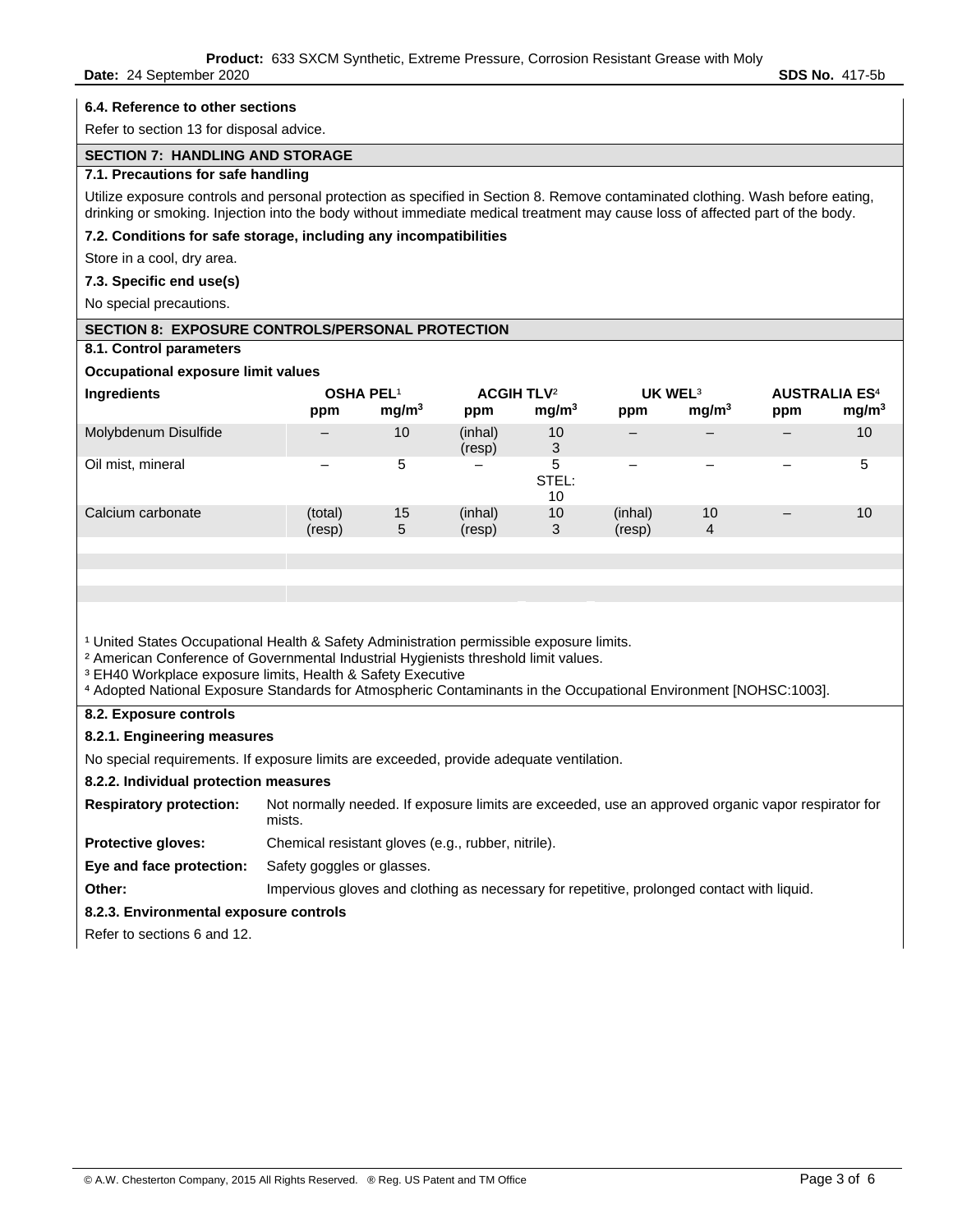| <b>SECTION 9: PHYSICAL AND CHEMICAL PROPERTIES</b>                                                                                                                                                                                                                                                                                                                                                  |                                                                                                                                                                                                                                                                                                  |                                                                                                                                                                                                                                                    |                                                                                                                                                                                                                                                                                      |                                                                                                                                                              |  |  |
|-----------------------------------------------------------------------------------------------------------------------------------------------------------------------------------------------------------------------------------------------------------------------------------------------------------------------------------------------------------------------------------------------------|--------------------------------------------------------------------------------------------------------------------------------------------------------------------------------------------------------------------------------------------------------------------------------------------------|----------------------------------------------------------------------------------------------------------------------------------------------------------------------------------------------------------------------------------------------------|--------------------------------------------------------------------------------------------------------------------------------------------------------------------------------------------------------------------------------------------------------------------------------------|--------------------------------------------------------------------------------------------------------------------------------------------------------------|--|--|
| 9.1. Information on basic physical and chemical properties                                                                                                                                                                                                                                                                                                                                          |                                                                                                                                                                                                                                                                                                  |                                                                                                                                                                                                                                                    |                                                                                                                                                                                                                                                                                      |                                                                                                                                                              |  |  |
| <b>Physical state</b><br><b>Colour</b><br>Initial boiling point<br><b>Melting point</b><br>% Volatile (by volume)<br><b>Flash point</b><br>Method<br><b>Viscosity</b><br><b>Autoignition temperature</b><br><b>Decomposition temperature</b><br><b>Upper/lower flammability or</b><br>explosive limits<br><b>Flammability (solid, gas)</b><br><b>Explosive properties</b><br>9.2. Other information |                                                                                                                                                                                                                                                                                                  | semi-solid<br>silver-gray<br>not applicable<br>288°C (550°F)<br>negligible<br>$>149^{\circ}$ C ( $>300^{\circ}$ F)<br>PM Closed Cup<br>not determined<br>not determined<br>no data available<br>not determined<br>not applicable<br>not applicable | Odour<br>Odour threshold<br>Vapour pressure @ 20°C<br>% Aromatics by weight<br>рH<br><b>Relative density</b><br>Weight per volume<br><b>Coefficient (water/oil)</b><br>Vapour density (air=1)<br>Rate of evaporation (ether=1)<br>Solubility in water<br><b>Oxidising properties</b> | mild<br>not determined<br>$< 0.01$ mm Hg<br>0%<br>not applicable<br>$0.89$ kg/l<br>7.4 lbs/gal.<br>$\leq 1$<br>>1<br>$\leq 1$<br>insoluble<br>not determined |  |  |
| None                                                                                                                                                                                                                                                                                                                                                                                                |                                                                                                                                                                                                                                                                                                  |                                                                                                                                                                                                                                                    |                                                                                                                                                                                                                                                                                      |                                                                                                                                                              |  |  |
| <b>SECTION 10: STABILITY AND REACTIVITY</b>                                                                                                                                                                                                                                                                                                                                                         |                                                                                                                                                                                                                                                                                                  |                                                                                                                                                                                                                                                    |                                                                                                                                                                                                                                                                                      |                                                                                                                                                              |  |  |
| 10.1. Reactivity                                                                                                                                                                                                                                                                                                                                                                                    |                                                                                                                                                                                                                                                                                                  |                                                                                                                                                                                                                                                    |                                                                                                                                                                                                                                                                                      |                                                                                                                                                              |  |  |
| Refer to sections 10.3 and 10.5.                                                                                                                                                                                                                                                                                                                                                                    |                                                                                                                                                                                                                                                                                                  |                                                                                                                                                                                                                                                    |                                                                                                                                                                                                                                                                                      |                                                                                                                                                              |  |  |
| 10.2. Chemical stability                                                                                                                                                                                                                                                                                                                                                                            |                                                                                                                                                                                                                                                                                                  |                                                                                                                                                                                                                                                    |                                                                                                                                                                                                                                                                                      |                                                                                                                                                              |  |  |
| Stable                                                                                                                                                                                                                                                                                                                                                                                              |                                                                                                                                                                                                                                                                                                  |                                                                                                                                                                                                                                                    |                                                                                                                                                                                                                                                                                      |                                                                                                                                                              |  |  |
| 10.3. Possibility of hazardous reactions                                                                                                                                                                                                                                                                                                                                                            |                                                                                                                                                                                                                                                                                                  |                                                                                                                                                                                                                                                    |                                                                                                                                                                                                                                                                                      |                                                                                                                                                              |  |  |
|                                                                                                                                                                                                                                                                                                                                                                                                     |                                                                                                                                                                                                                                                                                                  | No dangerous reactions known under conditions of normal use.                                                                                                                                                                                       |                                                                                                                                                                                                                                                                                      |                                                                                                                                                              |  |  |
| 10.4. Conditions to avoid                                                                                                                                                                                                                                                                                                                                                                           |                                                                                                                                                                                                                                                                                                  |                                                                                                                                                                                                                                                    |                                                                                                                                                                                                                                                                                      |                                                                                                                                                              |  |  |
| Open flames and red hot surfaces.                                                                                                                                                                                                                                                                                                                                                                   |                                                                                                                                                                                                                                                                                                  |                                                                                                                                                                                                                                                    |                                                                                                                                                                                                                                                                                      |                                                                                                                                                              |  |  |
| 10.5. Incompatible materials                                                                                                                                                                                                                                                                                                                                                                        |                                                                                                                                                                                                                                                                                                  |                                                                                                                                                                                                                                                    |                                                                                                                                                                                                                                                                                      |                                                                                                                                                              |  |  |
| Acids and strong oxidizers like liquid Chlorine and concentrated Oxygen.                                                                                                                                                                                                                                                                                                                            |                                                                                                                                                                                                                                                                                                  |                                                                                                                                                                                                                                                    |                                                                                                                                                                                                                                                                                      |                                                                                                                                                              |  |  |
| 10.6. Hazardous decomposition products                                                                                                                                                                                                                                                                                                                                                              |                                                                                                                                                                                                                                                                                                  |                                                                                                                                                                                                                                                    |                                                                                                                                                                                                                                                                                      |                                                                                                                                                              |  |  |
|                                                                                                                                                                                                                                                                                                                                                                                                     | Carbon Monoxide, Carbon Dioxide, Oxides of Sulfur and other toxic fumes.                                                                                                                                                                                                                         |                                                                                                                                                                                                                                                    |                                                                                                                                                                                                                                                                                      |                                                                                                                                                              |  |  |
| <b>SECTION 11: TOXICOLOGICAL INFORMATION</b>                                                                                                                                                                                                                                                                                                                                                        |                                                                                                                                                                                                                                                                                                  |                                                                                                                                                                                                                                                    |                                                                                                                                                                                                                                                                                      |                                                                                                                                                              |  |  |
| 11.1. Information on toxicological effects                                                                                                                                                                                                                                                                                                                                                          |                                                                                                                                                                                                                                                                                                  |                                                                                                                                                                                                                                                    |                                                                                                                                                                                                                                                                                      |                                                                                                                                                              |  |  |
| <b>Primary route of exposure</b><br>under normal use:                                                                                                                                                                                                                                                                                                                                               |                                                                                                                                                                                                                                                                                                  | Skin and eye contact.                                                                                                                                                                                                                              |                                                                                                                                                                                                                                                                                      |                                                                                                                                                              |  |  |
| <b>Acute effects:</b>                                                                                                                                                                                                                                                                                                                                                                               | Direct contact may cause mild eye and skin irritation.<br>LD50 oral > 5000 mg/kg, estimated<br>LD50 dermal > 2000 mg/kg, estimated<br>LC50 inhalation > 5 mg/l (mist, estimated)                                                                                                                 |                                                                                                                                                                                                                                                    |                                                                                                                                                                                                                                                                                      |                                                                                                                                                              |  |  |
| <b>Chronic effects:</b>                                                                                                                                                                                                                                                                                                                                                                             | Prolonged or repeated skin contact may defat the skin and cause dermatitis.                                                                                                                                                                                                                      |                                                                                                                                                                                                                                                    |                                                                                                                                                                                                                                                                                      |                                                                                                                                                              |  |  |
| Carcinogenicity:                                                                                                                                                                                                                                                                                                                                                                                    | As per 29 CFR 1910.1200 (Hazard Communication), this product contains no carcinogens as listed by the<br>National Toxicology Program (NTP), the International Agency for Research on Cancer (IARC), the<br>Occupational Safety and Health Administration (OSHA) or Regulation (EC) No 1272/2008. |                                                                                                                                                                                                                                                    |                                                                                                                                                                                                                                                                                      |                                                                                                                                                              |  |  |
| <b>Aspiration hazard:</b>                                                                                                                                                                                                                                                                                                                                                                           | Not classified as an aspiration toxicant.                                                                                                                                                                                                                                                        |                                                                                                                                                                                                                                                    |                                                                                                                                                                                                                                                                                      |                                                                                                                                                              |  |  |
| <b>Other information:</b>                                                                                                                                                                                                                                                                                                                                                                           | None known                                                                                                                                                                                                                                                                                       |                                                                                                                                                                                                                                                    |                                                                                                                                                                                                                                                                                      |                                                                                                                                                              |  |  |
| <b>SECTION 12: ECOLOGICAL INFORMATION</b>                                                                                                                                                                                                                                                                                                                                                           |                                                                                                                                                                                                                                                                                                  |                                                                                                                                                                                                                                                    |                                                                                                                                                                                                                                                                                      |                                                                                                                                                              |  |  |
| Ecotoxicological data have not been determined specifically for this product. The information given below is based on a knowledge<br>of the components and the ecotoxicology of similar substances.                                                                                                                                                                                                 |                                                                                                                                                                                                                                                                                                  |                                                                                                                                                                                                                                                    |                                                                                                                                                                                                                                                                                      |                                                                                                                                                              |  |  |
| 12.1. Toxicity                                                                                                                                                                                                                                                                                                                                                                                      |                                                                                                                                                                                                                                                                                                  |                                                                                                                                                                                                                                                    |                                                                                                                                                                                                                                                                                      |                                                                                                                                                              |  |  |
| Baseoil: practically non-toxic to aquatic organisms on an acute basis (LC50/EC50/ErC50 > 100 mg/l).                                                                                                                                                                                                                                                                                                 |                                                                                                                                                                                                                                                                                                  |                                                                                                                                                                                                                                                    |                                                                                                                                                                                                                                                                                      |                                                                                                                                                              |  |  |
| 12.2. Persistence and degradability                                                                                                                                                                                                                                                                                                                                                                 |                                                                                                                                                                                                                                                                                                  |                                                                                                                                                                                                                                                    |                                                                                                                                                                                                                                                                                      |                                                                                                                                                              |  |  |

Baseoil: inherently biodegradable, not readily biodegradable.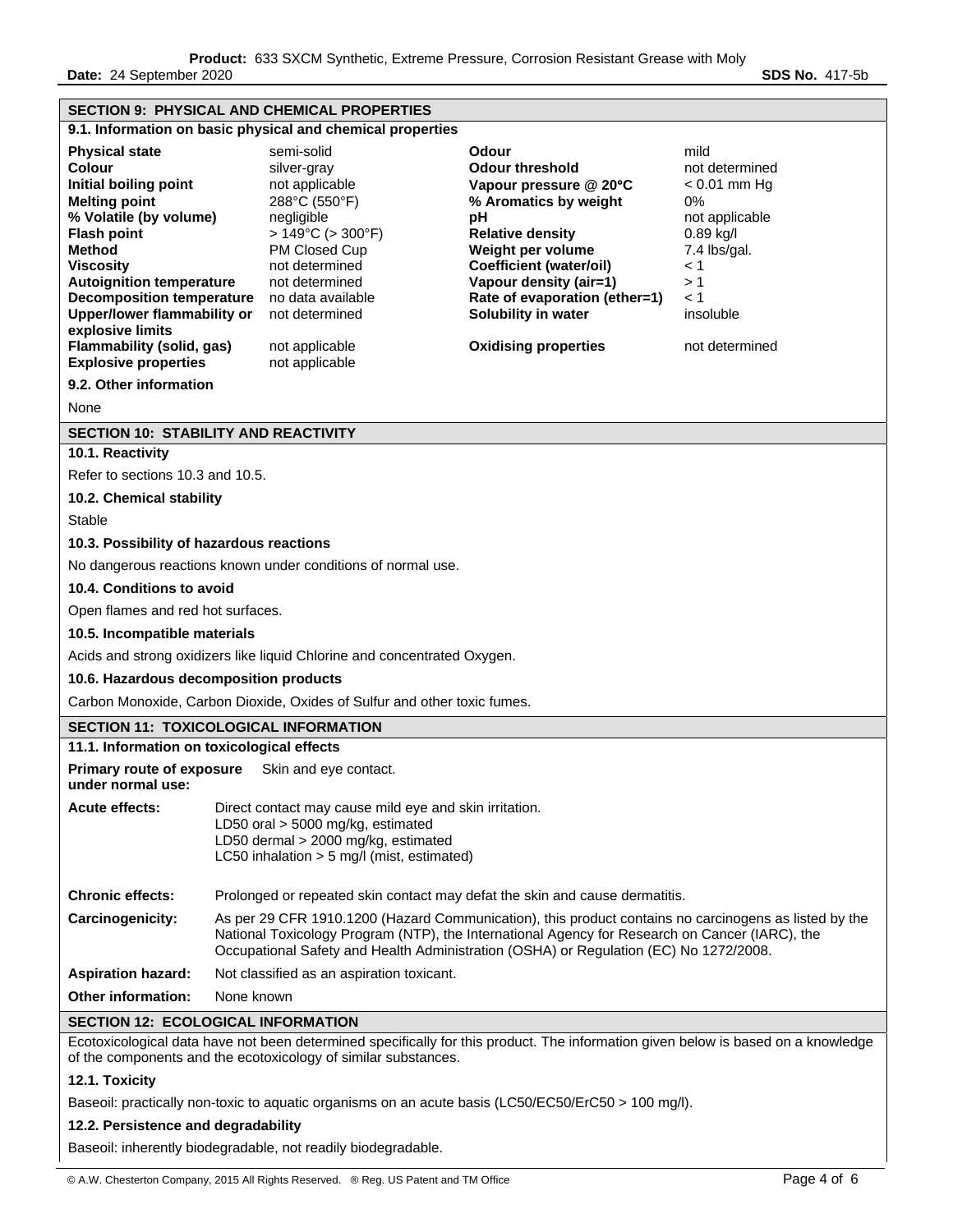**Date:** 24 September 2020 **SDS No.** 417-5b

#### **12.3. Bioaccumulative potential**

Baseoil: log Kow > 5.3; has the potential to bioaccumulate, however metabolism or physical properties may reduce the bioconcentration or limit bioavailability.

### **12.4. Mobility in soil**

Semi-solid. Insoluble in water. In determining environmental mobility, consider the product's physical and chemical properties (see Section 9). Baseoil: expected to exhibit low mobility in soil.

#### **12.5. Results of PBT and vPvB assessment**

Not available

#### **12.6. Other adverse effects**

None known

## **SECTION 13: DISPOSAL CONSIDERATIONS**

#### **13.1. Waste treatment methods**

Incinerate absorbed material with a properly licensed facility. Check local, state and national/federal regulations and comply with the most stringent requirement. Unused product is not classified as a hazardous waste according to 2008/98/EC.

#### **European List of Wastes code:** 13 02 06

## **SECTION 14: TRANSPORT INFORMATION 14.1. UN number ADR/RID/ADN/IMDG/ICAO:** NOT APPLICABLE **TDG:** NOT APPLICABLE US DOT: NOT APPLICABLE **14.2. UN proper shipping name ADR/RID/ADN/IMDG/ICAO:** NON-HAZARDOUS, NON REGULATED **TDG:** NON-HAZARDOUS, NON REGULATED US DOT: NON-HAZARDOUS, NON REGULATED **14.3. Transport hazard class(es) ADR/RID/ADN/IMDG/ICAO:** NOT APPLICABLE **TDG:** NOT APPLICABLE **US DOT:** NOT APPLICABLE **14.4. Packing group ADR/RID/ADN/IMDG/ICAO:** NOT APPLICABLE **TDG:** NOT APPLICABLE US DOT: NOT APPLICABLE **14.5. Environmental hazards**  NOT APPLICABLE **14.6. Special precautions for user**  NOT APPLICABLE **14.7. Transport in bulk according to Annex II of MARPOL73/78 and the IBC Code**  NOT APPLICABLE **14.8. Other information**  NOT APPLICABLE **SECTION 15: REGULATORY INFORMATION 15.1. Safety, health and environmental regulations/legislation specific for the substance or mixture 15.1.1. EU regulations Authorisations under Title VII:** Not applicable **Restrictions under Title VIII:** None **Other EU regulations:** None **15.1.2. National regulations US EPA SARA TITLE III Hazardous Materials Identification System (HMIS) 312 Hazards: 313 Chemicals:** 4 = Severe Hazard 3 = Serious Hazard 2 = Moderate Hazard Immediate None **FLAMMABILITY 1**  1 = Slight Hazard 0 = Minimal Hazard \* = See Section 8 **HEALTH 1 PHYSICAL HAZARD** | 1 **Personal Protection \***